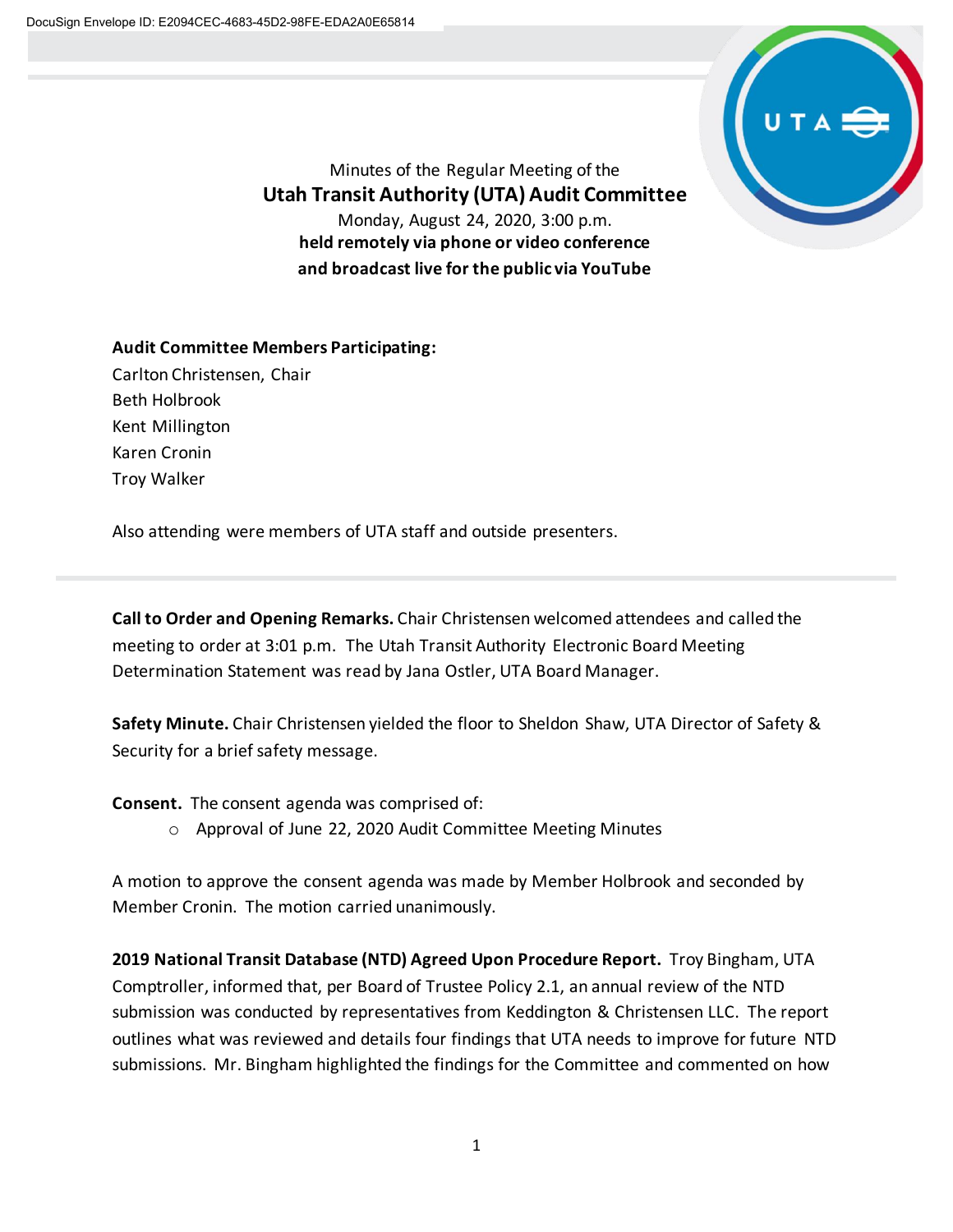they are being addressed by the agency. Mr. Bingham anticipates that the findings will be resolved and not be found deficient in the future.

**Revised 2020 Audit Plan Approval.** Ron Ellis, UTA Director of Internal Audit, reviewed the audit plan for ongoing scheduling of assignments and asked that a Recruitment and Retention Audit be dropped from the 2020 plan and a Capital Projects audit be added. Mr. Ellisrequested that the committee approve the change.

The committee asked questions regarding the timeline and prioritization for audit projects. Discussion with staff ensued about reasons for the change.

A motion to approve was made by Member Cronin and seconded by Member Millington. The motion carried unanimously.

**Internal Audit Update.** Mr. Ellis gave an update on the 2020 internal audit activities. The data access preliminary assessment and contract management preliminary assessment are complete and will be reported on later in the meeting. The transit oriented development preliminary assessment is in the reporting stage. The budget management audit and maintenance of way infrastructure audit are both in the report drafting stage. The grants management follow up audit and maintenance of way systems preliminary assessment are both in progress. Information technology, business continuity, and disaster recovery will be outsourced. The state of good repair audit will begin in September 2020.

The committee asked questions about the state of good repair schedule and Mr. Ellis answered with discussion.

Mr. Ellis gave an update on the status of open itemsfor all current audits. Findings for cash management, grants management, inventory management, operating and ridership reporting, and treasury management have been remediated and closed. Findings for all other audits are in progress or have been adequately addressed. Mr. Ellis informed the committee that audit findings should be addressed by the end of the year, but the reporting may go into 2021.

The committee asked questions about the payroll and accounts payable findings which were answered by Mr. Bingham.

Mr. Ellis gave an update on the implementation of the ethics policy and training, as well as an update on the Auditboard software and training. Discussion on the Auditboard software ensued.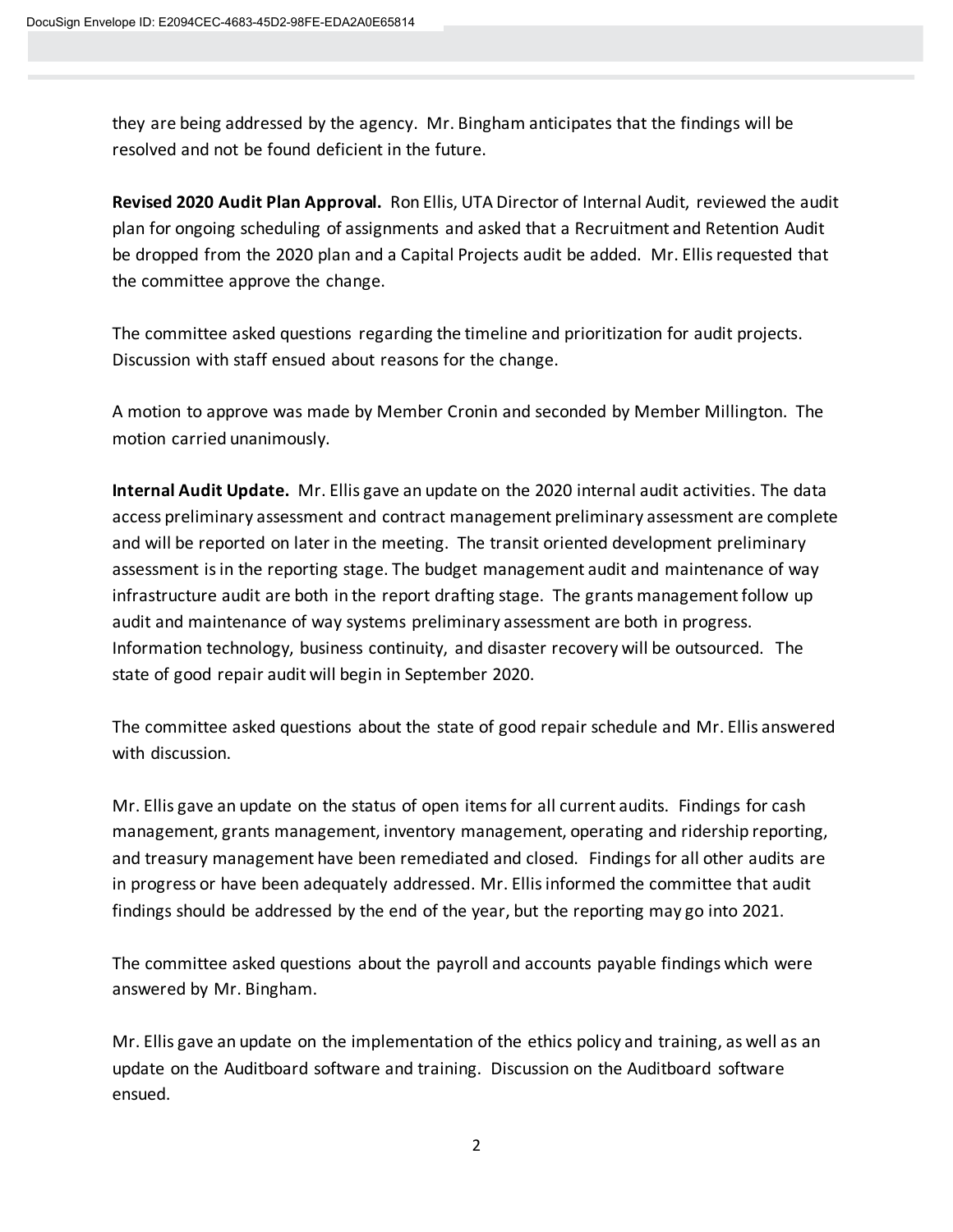## **Internal Audit Report Review**

**Contract Procurement Preliminary Assessment Report.** Mr. Ellis presented the preliminary assessment results, which indicated that the procurement contract review and approval process required establishing limits on users who have Laserfiche access. Mr. Ellis also noted there were instances where SOPs need to be updated to align with current procedures and best practices.

Committee members asked questions about contracts and controls, as well as Laserfiche limitations. Mr. Ellis and Todd Mills, UTA Senior Supply Chain Manager, responded with discussion.

**Data Access Preliminary Assessment Report.** Mr. Ellis presented the preliminary assessment results, noting that the most significant issue identified was that developers have access to make changes to production databases without the assigned database administrator's knowledge. This can result in inaccurate data and troubleshooting issues. It was also noted that users who are transferred to other areas may maintain access they no longer need.

Discussion ensued. Committee members asked questions about progress correcting the database access issues which were answered by Dan Harmuth, UTA IT Director.

## **Other Business.**

**Next Meeting.** The next audit committee meeting is scheduled for Monday, October 19, 2020 at 3:00 p.m.

**Adjournment.** The meeting was adjourned at 3:48 p.m. by motion from Member Holbrook, with a second by Member Walker.

Transcribed by Stephanie Withers Executive Assistant to the Board Utah Transit Authority [swithers@rideuta.com](mailto:swithers@rideuta.com) 801.278.2581